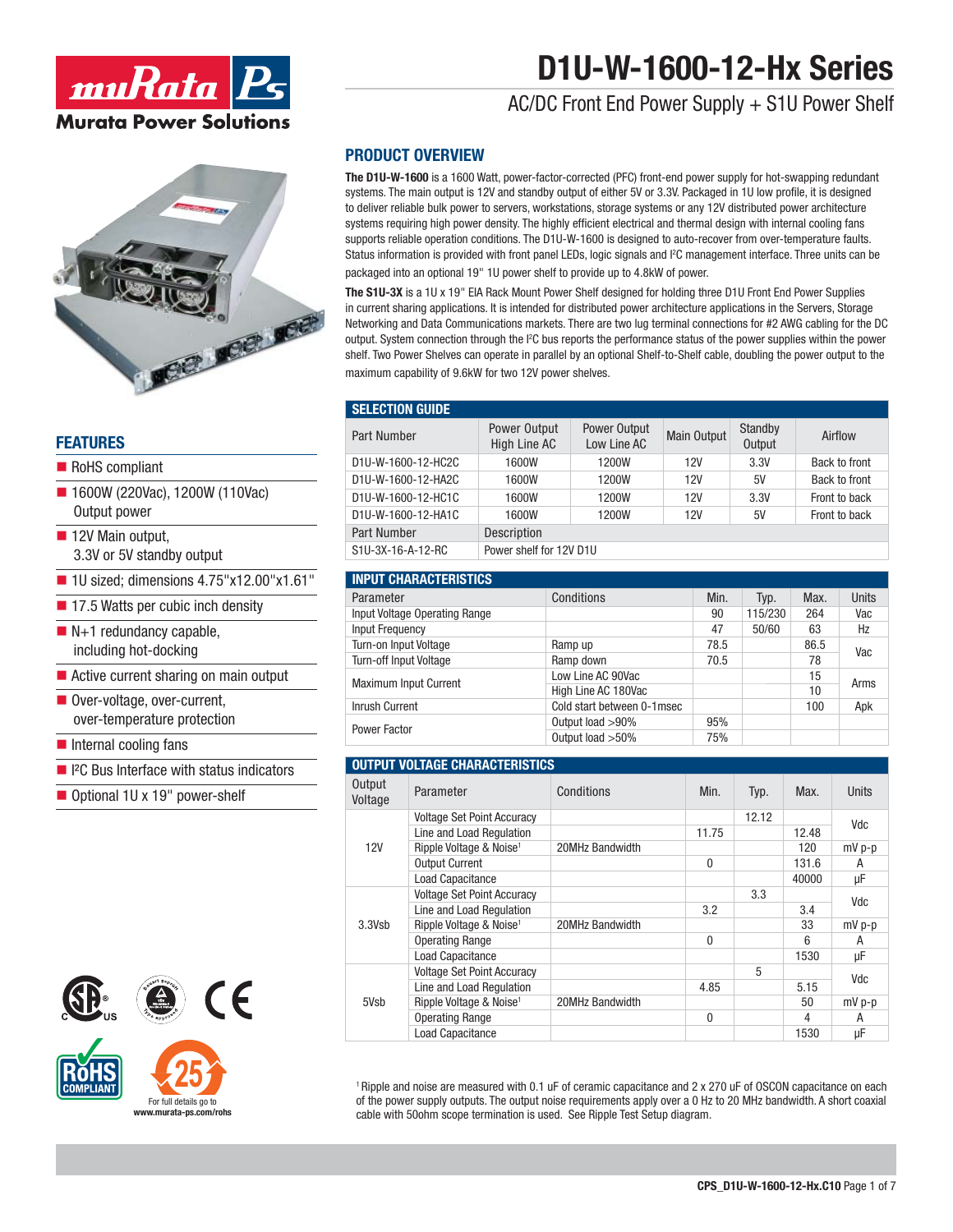# **muRata B** Murata Power Solutions

# **D1U-W-1600-12-Hx Series**

AC/DC Front End Power Supply + S1U Power Shelf

|                            | <b>OUTPUT CHARACTERISTICS</b>                  |                                                                                                                                                                                                                                               |             |      |                |              |
|----------------------------|------------------------------------------------|-----------------------------------------------------------------------------------------------------------------------------------------------------------------------------------------------------------------------------------------------|-------------|------|----------------|--------------|
| Parameter                  |                                                | Conditions                                                                                                                                                                                                                                    | Min.        | Typ. | Max.           | Units        |
| <b>Remote Sense</b>        |                                                |                                                                                                                                                                                                                                               |             | 120  |                | mV           |
| Efficiency                 |                                                | 220Vac                                                                                                                                                                                                                                        |             | 90.6 |                | $\%$         |
|                            | <b>Output Rise Monotonicity</b>                | Overshoot less than 10% for all outputs, no voltage negative between 10% to 95% during ramp up                                                                                                                                                |             |      |                |              |
|                            |                                                | AC ramp up                                                                                                                                                                                                                                    |             | 1.5  |                | s            |
| Start-up Time              |                                                | PS_On activated                                                                                                                                                                                                                               |             | 150  |                | ms           |
|                            |                                                | 12V Ramp 1A/µs, 50% load step                                                                                                                                                                                                                 |             |      | ±600           |              |
| <b>Transient Response</b>  |                                                | 3.3Vsb Ramp 1A/µs, 50% load step                                                                                                                                                                                                              |             |      | ±165           | mV           |
|                            |                                                | 5Vsb Ramp 1A/µs, 50% load step                                                                                                                                                                                                                |             |      | ±250           |              |
|                            | Current sharing accuracy (up to 6 in parallel) | At 100% load                                                                                                                                                                                                                                  |             |      | ±10            | $\%$         |
| <b>Hot Swap Transients</b> |                                                | All outputs within regulation                                                                                                                                                                                                                 |             |      |                |              |
| Hold-up Time               |                                                | Max. load, nominal Vin                                                                                                                                                                                                                        | 20          |      |                | ms           |
|                            |                                                |                                                                                                                                                                                                                                               |             |      |                |              |
|                            | <b>GENERAL CHARACTERISTICS</b>                 |                                                                                                                                                                                                                                               |             |      |                |              |
| Parameter                  |                                                | Conditions                                                                                                                                                                                                                                    | Min.        | Typ. | Max.           | Units        |
|                            | Storage Temperature Range                      | Non-condensing                                                                                                                                                                                                                                | -40         |      | 70             | $^{\circ}C$  |
|                            | <b>Operating Temperature Range</b>             |                                                                                                                                                                                                                                               | $\mathbf 0$ |      | 50             |              |
| <b>Operating Humidity</b>  |                                                | Non-condensing                                                                                                                                                                                                                                | 10          |      | 90             |              |
| <b>Storage Humidity</b>    |                                                |                                                                                                                                                                                                                                               | 5           |      | 90             | $\%$         |
| Shock                      |                                                | 30G non operating                                                                                                                                                                                                                             |             |      |                |              |
| Sinusoidal Vibration       |                                                | $0.5G$ , $5 - 500$ Hz operating                                                                                                                                                                                                               |             |      |                |              |
|                            |                                                | Calculated per Bellcore at Ta=30°C                                                                                                                                                                                                            | 200         |      |                | Khrs         |
| <b>MTBF</b>                |                                                | Demonstrated                                                                                                                                                                                                                                  | 200         |      |                | Khrs         |
| Acoustic                   |                                                | ISO 7779-1999                                                                                                                                                                                                                                 |             |      | 60             | dB LpAm      |
|                            |                                                | c-CSA-us (CSA 60950-1-03/UL 60950-1, Second Edition)                                                                                                                                                                                          |             |      |                |              |
| <b>Safety Approvals</b>    |                                                | TUV approval (Bauart) EN 60950-1:2001                                                                                                                                                                                                         |             |      |                |              |
| Input Fuse                 |                                                | Power Supply has internal 20A/250V fast blow fuse on the AC line input                                                                                                                                                                        |             |      |                |              |
|                            | <b>Material Flammability</b>                   | UL 94V-0                                                                                                                                                                                                                                      |             |      |                |              |
|                            |                                                | 90KHz for Boost PFC Converter                                                                                                                                                                                                                 |             |      |                |              |
| <b>Switching Frequency</b> |                                                | 165KHz for Main Output Converter<br>200KHz for Standby Output Converter                                                                                                                                                                       |             |      |                |              |
| Weight                     |                                                | 2.1kg                                                                                                                                                                                                                                         |             |      |                |              |
|                            |                                                |                                                                                                                                                                                                                                               |             |      |                |              |
|                            | PROTECTION CHARACTERISTICS                     |                                                                                                                                                                                                                                               |             |      |                |              |
| Output<br>Voltage          | Parameter                                      | Conditions                                                                                                                                                                                                                                    | Min.        | Typ. | Max.           | Units        |
|                            | Over-temperature                               | Auto-restart                                                                                                                                                                                                                                  | 55          |      | 65             | °C           |
| <b>12V</b>                 | Over Voltage                                   | Latching                                                                                                                                                                                                                                      | 13          |      | 14             | $\mathsf{V}$ |
|                            | <b>Over Current</b>                            | Latching                                                                                                                                                                                                                                      | 145         |      | 165            | A            |
| 3.3Vsb                     | Over Voltage                                   | Latching                                                                                                                                                                                                                                      | 3.57        |      | 4.02           | V            |
|                            | Over Current                                   | Latching                                                                                                                                                                                                                                      | 6.5         |      | 8              | Α            |
| 5Vsb                       | Over Voltage                                   | Latching                                                                                                                                                                                                                                      | 5.6         |      | 6              | $\mathsf{V}$ |
|                            | Over Current                                   | Latching                                                                                                                                                                                                                                      | 5           |      | $\overline{7}$ | Α            |
|                            |                                                |                                                                                                                                                                                                                                               |             |      |                |              |
| Parameter                  | <b>ISOLATION CHARACTERISTICS</b>               |                                                                                                                                                                                                                                               |             |      |                |              |
|                            |                                                | Conditions                                                                                                                                                                                                                                    | Min.        | Typ. | Max.           | Units        |
|                            | Insulation Safety Rating / Test Voltage        | Input to Output - Reinforced                                                                                                                                                                                                                  | 3000        |      |                | Vrms         |
|                            |                                                | Input to Chassis - Basic                                                                                                                                                                                                                      | 1500        |      |                | Vrms         |
| Isolation                  |                                                | Output to Chassis                                                                                                                                                                                                                             |             |      |                |              |
|                            |                                                | Output to Output                                                                                                                                                                                                                              |             |      |                |              |
|                            | <b>Material Flammability</b>                   | <b>UL 94V-0</b>                                                                                                                                                                                                                               |             |      |                |              |
| Grounding                  |                                                | Main Output Return and Standby Output Return are connected internally. 100kΩ resistor parallel with 100nF<br>capacitor is connected between Return and power supply chassis. Main Output Return should be connected to<br>the System Chassis. |             |      |                |              |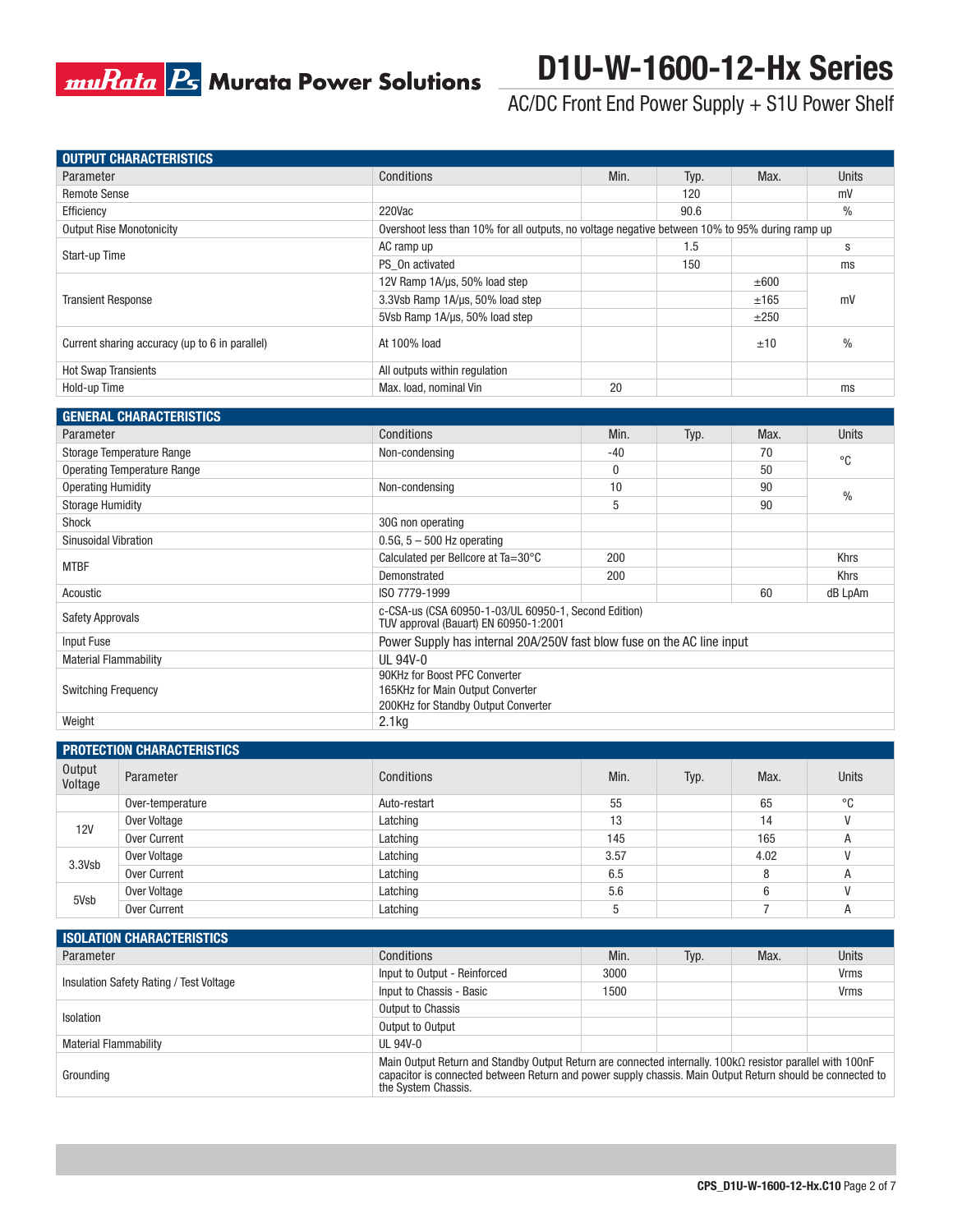

# **D1U-W-1600-12-Hx Series**

AC/DC Front End Power Supply + S1U Power Shelf

| <b>CONTROL SIGNALS</b>   |                        |                                                                         |
|--------------------------|------------------------|-------------------------------------------------------------------------|
| Status                   | Conditions             | Description                                                             |
|                          | 0ff                    | No AC input to all PS                                                   |
| LED                      | <b>Flashing Yellow</b> | <b>Power Supply Failure</b>                                             |
|                          | <b>Flashing Green</b>  | <b>Main Output Absent</b>                                               |
|                          | Green                  | Power Supply Good                                                       |
|                          | Status                 | PS-ON, PGOOD, ACOK, PS BAD, FANFAIL, OT Warning &<br>shutdown, AC Range |
|                          | Output Fault           | 12V OV, 12V UV, 12V OC, Vsb Fail, Fan1 Fail, Fan2 Fail                  |
| <sup>2</sup> C Registers | 12V Output             | 8 bit scaled output voltage                                             |
|                          | 12V                    | 8 bit scaled output current                                             |
|                          | Fan1 Monitor           | 8 bit scaled output current                                             |
|                          | Fan2 Monitor           | 8 bit scaled output current                                             |
| EMICCIONIC AND IMMIINITV |                        |                                                                         |

| <b>EMISSIONS AND IMMUNITY</b>           |                                      |                                             |
|-----------------------------------------|--------------------------------------|---------------------------------------------|
| Characteristic                          | Description                          | Criteria                                    |
| Harmonics                               | IEC/EN 61000-3-2                     |                                             |
| <b>Voltage Fluctuation and Flicker</b>  | IEC/EN 61000-3-3                     |                                             |
| <b>Emission Conducted</b>               | FCC 47 CFR Parts 15/CISPR 22/EN55022 | Class A, 6dB margin                         |
| <b>Emission Radiated</b>                | FCC 47 CFR Parts 15/CISPR 22/EN55022 | Class A, 6dB margin                         |
|                                         |                                      | 4kV contact discharge                       |
| <b>ESD</b>                              | IEC/EN 61000-4-2                     | 8kV operational air discharge               |
|                                         |                                      | 15kV non-operational air discharge          |
| <b>Electromagnetic Field</b>            | IEC/EN 61000-4-3                     |                                             |
| <b>Electrical Fast Transients/Burst</b> | IEC/EN 61000-4-4                     |                                             |
| Surge                                   | IEC/EN 61000-4-5                     | 1kV/2kV, Performance Criteria B             |
| <b>RF Conducted Immunity</b>            | IEC/EN 61000-4-6                     | 3 Vac, 80% AM, 1kHz, Performance Criteria A |
| <b>Magnetic Immunity</b>                | IEC/EN 61000-4-8                     | $3$ A/m                                     |
| Voltage dips, interruptions             | IEC/EN 61000-4-11                    |                                             |

### **RIPPLE TEST SETUP**



output current.

2. Connect the probe as shown with the input tip and ground as short as possible.

3. Take all measurements

4. Repeat the measurements with the outputs at specified maximum output current.

Oscilloscope 20MHz BW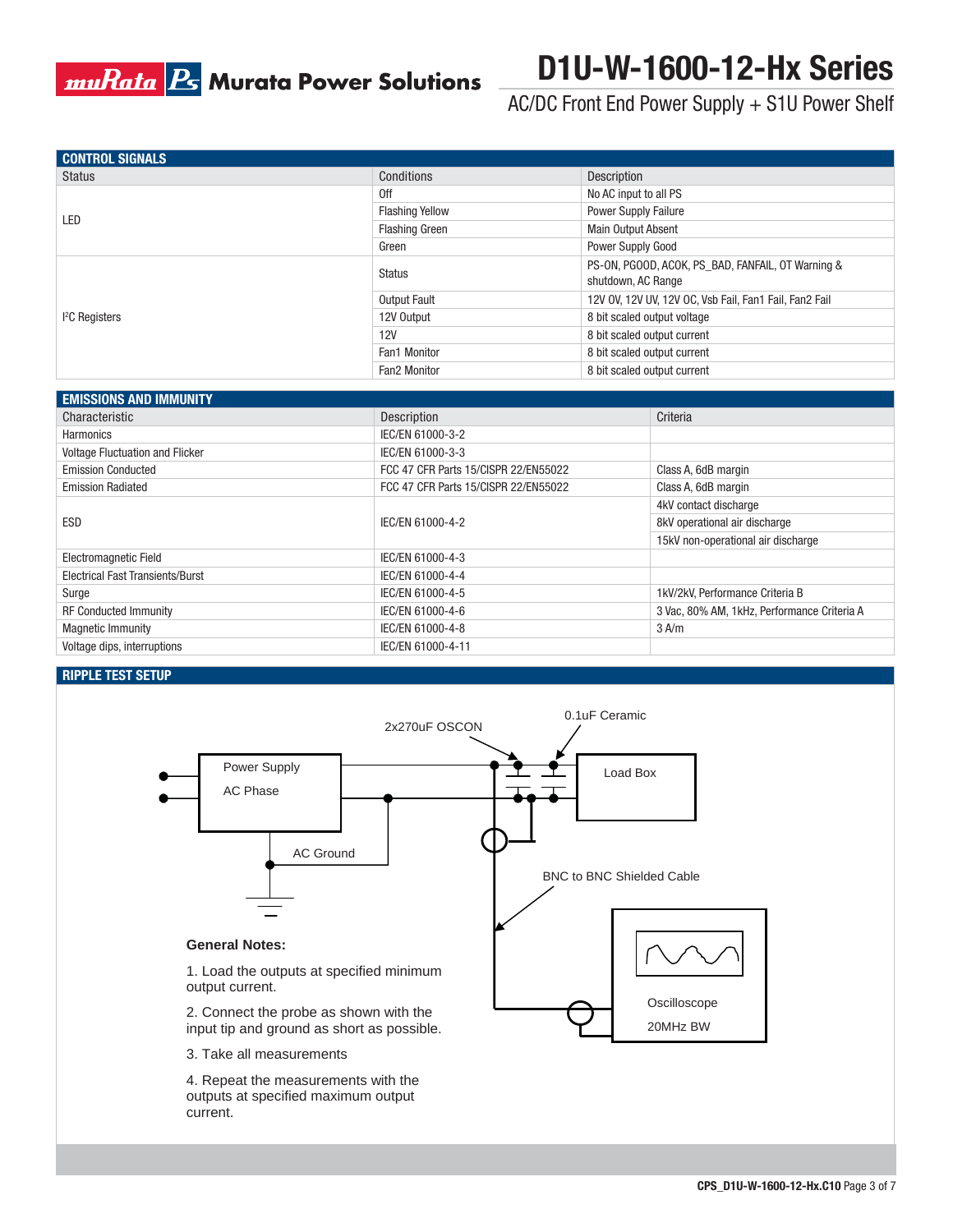

AC/DC Front End Power Supply + S1U Power Shelf

|                |                | <b>OUTPUT CONNECTOR AND SIGNAL SPECIFICATION</b> |                                 |                |                |                                                                                   |      |                |                                                                                                                            |                     |                                             |                                            |        |                                      |                         |   |
|----------------|----------------|--------------------------------------------------|---------------------------------|----------------|----------------|-----------------------------------------------------------------------------------|------|----------------|----------------------------------------------------------------------------------------------------------------------------|---------------------|---------------------------------------------|--------------------------------------------|--------|--------------------------------------|-------------------------|---|
|                |                |                                                  |                                 |                |                | DC and Signal Connector: Tyco Part #1-6450132-2, or FCI PowerBlade #51732-021     |      |                |                                                                                                                            |                     |                                             |                                            |        |                                      |                         |   |
|                | P <sub>1</sub> | P <sub>2</sub>                                   | P3                              | P <sub>4</sub> | P <sub>5</sub> | P <sub>6</sub>                                                                    | P7   | P <sub>8</sub> | x1                                                                                                                         | x <sub>2</sub>      | x3                                          | x4                                         |        | х5                                   | x6                      |   |
|                |                |                                                  |                                 |                |                |                                                                                   |      |                | AC_OK                                                                                                                      | <b>P GOOD</b>       | $V_{\_\,SB}$<br><b>RETURN</b>               | V sB<br><b>RETURN</b>                      |        | $\mathsf{V}_\_\mathsf{SB}$<br>$+0UT$ | $V_{SB}$<br>$+0$ UT     | D |
|                | <b>VOUT</b>    | <b>VOUT</b>                                      | <b>VRTN</b>                     | <b>VRTN</b>    | <b>VRTN</b>    | <b>VRTN</b>                                                                       | VOUT | <b>VOUT</b>    | <b>SPARE</b>                                                                                                               | <b>SPARE</b>        | $\mathsf{V}_\_\mathsf{SB}$<br><b>RETURN</b> | $V_{\_\,SB}$<br><b>RETURN</b>              |        | $V_{SB}$<br>$+0$ UT                  | $V_{\_\,SB}$<br>$+0$ UT | C |
|                |                |                                                  |                                 |                |                |                                                                                   |      |                | I SHARE                                                                                                                    | <sup>2</sup> C ADRO | <sup>2</sup> C ADR1                         | <sup>2</sup> C ADR2                        |        | PS_KILL                              | PS_<br><b>PRESENT</b>   | B |
|                |                |                                                  |                                 |                |                |                                                                                   |      |                | $SENSE +$                                                                                                                  | SENSE -             | <sup>2</sup> C DATA                         | ${}^{12}C$<br><b>CLOCK</b>                 |        | <b>SPARE</b>                         | PS_ON                   | Α |
|                |                |                                                  |                                 |                |                |                                                                                   |      |                |                                                                                                                            |                     |                                             |                                            | ı<br>ч |                                      | mate-last pins          |   |
|                | Pin Assignment |                                                  | <b>Signal Name</b>              |                |                | Description                                                                       |      |                |                                                                                                                            |                     | <b>High Level</b><br>Low Level              |                                            |        | I Max                                |                         |   |
|                | P1, P2, P7, P8 |                                                  | <b>VOUT</b>                     |                |                | Main output voltage                                                               |      |                |                                                                                                                            |                     |                                             |                                            |        |                                      |                         |   |
|                | P3, P4, P5, P6 |                                                  | <b>VRTN</b>                     |                |                | Main output voltage, return                                                       |      |                |                                                                                                                            |                     |                                             |                                            |        |                                      |                         |   |
| A1             |                |                                                  | Sense $+$                       |                |                | $+ve$ load point                                                                  |      |                | Vout remote sense, positive node input, connected to the                                                                   |                     |                                             |                                            |        |                                      |                         |   |
| A <sub>2</sub> |                |                                                  | Sense -                         |                |                | Vout remote sense, negative node input, connected to the<br>-ve load point        |      |                |                                                                                                                            |                     |                                             |                                            |        |                                      |                         |   |
|                | C5, C6, D5, D6 |                                                  | $V_{SB}$                        |                |                | Standby voltage output                                                            |      |                |                                                                                                                            |                     |                                             |                                            |        |                                      |                         |   |
|                | C3, C4, D3, D4 |                                                  | V SB Return                     |                |                |                                                                                   |      |                | Standby voltage, return, tied internally to Output Return                                                                  |                     |                                             |                                            |        |                                      |                         |   |
| <b>B1</b>      |                |                                                  | I_Share                         |                |                | Active load sharing bus                                                           |      |                |                                                                                                                            |                     | $0 - 8V$                                    |                                            |        |                                      | $-4$ mA $/ +5$ mA       |   |
| D <sub>1</sub> |                |                                                  | AC_OK                           |                |                | $10k\Omega$ to Vsb)                                                               |      |                | Input AC Voltage "OK" signal output (Internal pull up is                                                                   |                     | $>2.4V$ (active, OK)<br>< 0.4V              |                                            |        | $+4$ mA<br>$-2$ mA                   |                         |   |
| D <sub>2</sub> |                |                                                  | P_Good                          |                |                |                                                                                   |      |                | Power good signal output (Internal pull up is $10k\Omega$ to Vsb)                                                          |                     | $>2.4V$ (active, Good)<br>< 0.4V            |                                            |        | $+4$ mA<br>$-2$ mA                   |                         |   |
| B <sub>5</sub> |                |                                                  | PS_Kill                         |                |                | PS-On in disabling the Main Output                                                |      |                | Floating pin will turn off P/S (shorter pin, last-make and<br>first-break contact for hot plugging). This signal overrides |                     | >2.1V<br>$<$ 0.7V                           | (open, or Vsb)<br>(active, PS:0n)          |        | N/A                                  |                         |   |
| B <sub>6</sub> |                |                                                  | PS Present                      |                |                | Internally tied to Vsb return                                                     |      |                |                                                                                                                            |                     | 0 <sup>V</sup>                              |                                            |        |                                      |                         |   |
| A6             |                |                                                  | PS_0n                           |                |                | supply                                                                            |      |                | Internal 1K ohm pull-up to Vsb, (accepts open collector/<br>drain drive). This signal to be pulled low to turn-on power    |                     | >2.1V                                       | (open, or Vsb)<br>$<$ 0.7V (active, PS:0n) |        | $-4 \text{ mA}$<br>$-1$ mA           |                         |   |
| A <sub>3</sub> |                |                                                  | <sup>2</sup> C Data             |                |                | <sup>2</sup> C serial data bus                                                    |      |                |                                                                                                                            |                     | Vsb                                         |                                            |        |                                      |                         |   |
| A4             |                |                                                  | <sup>2</sup> C Clock            |                |                | <sup>2</sup> C serial clock bus                                                   |      |                |                                                                                                                            |                     | Vsb                                         |                                            |        |                                      |                         |   |
| B <sub>2</sub> |                |                                                  | <sup>2</sup> C Adr <sub>0</sub> |                |                | $>2.1V$ , < Vsb<br>Address input 0, internal pull-up to Vsb<br>< 0.8V             |      |                |                                                                                                                            | $±1$ mA             |                                             |                                            |        |                                      |                         |   |
| B <sub>3</sub> |                |                                                  | <sup>2</sup> C Adr1             |                |                | Address input 1, internal pull-up to Vsb                                          |      |                |                                                                                                                            |                     | $>2.1V$ , <vsb<br>&lt; 0.8V</vsb<br>        |                                            |        | $±1$ mA                              |                         |   |
| <b>B4</b>      |                |                                                  | <sup>2</sup> C Adr <sub>2</sub> |                |                | $>2.1V$ , <vsb<br>Address input 2, internal pull-up to Vsb<br/>&lt; 0.8V</vsb<br> |      |                | $±1$ mA                                                                                                                    |                     |                                             |                                            |        |                                      |                         |   |

### D111 MATING CONNECTORS

| <b>PIU MAHNU UUNNEUTUI U</b> |                    |                    |                     |                    |  |  |  |
|------------------------------|--------------------|--------------------|---------------------|--------------------|--|--|--|
| 12V D1U mat-                 |                    | Press Fit          | Solder <sup>2</sup> |                    |  |  |  |
| ing connector                | Straight           | <b>Right Angle</b> | Straight            | <b>Right Angle</b> |  |  |  |
| <b>MPS</b>                   | N/A                | N/A                | N/A                 | 36-0430032-0       |  |  |  |
| FCI                          | 51742-10802400CALF | 51762-10802400CBLF | 51742-10802400AALF  | 51762-10802400ABLF |  |  |  |
| Tyco                         | TBD                | TBD                | <b>TBD</b>          | TBD                |  |  |  |

2 Solder connector recommended for board thickness of <0.090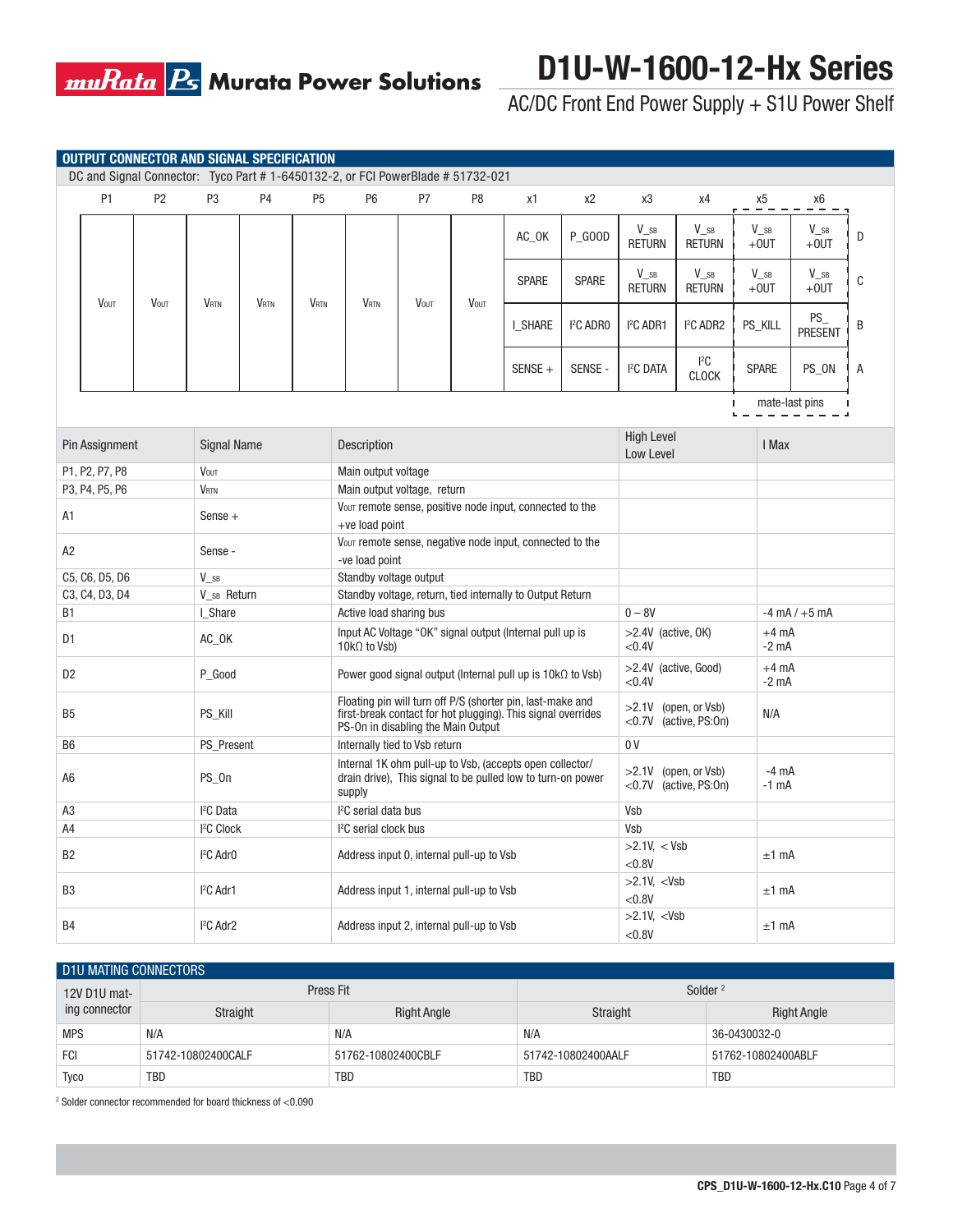## **muRata B** Murata Power Solutions

# **D1U-W-1600-12-Hx Series**

AC/DC Front End Power Supply + S1U Power Shelf

| CONNECTOR TO CUSTOMER SYSTEM |  |
|------------------------------|--|
|------------------------------|--|

Signal Connector: MOLEX # 39-28-5204 OR TYCO # 281282-1

|                | Mating Connector: MOLEX # 0039521204 |                                                         |                                                      |                   |
|----------------|--------------------------------------|---------------------------------------------------------|------------------------------------------------------|-------------------|
| Pin Assignment | <b>Signal Name</b>                   | Description                                             | <b>High Level</b><br>Low Level                       | I Max             |
|                | AC_OK11                              | Input AC Voltage 'OK' signal output for the 2nd shelf   | open drain<br>< 0.7V                                 | $-2$ mA<br>$+4mA$ |
| 2              | $P_Good1^2$                          | Power good signal output for the 2nd shelf              | open drain<br>< 0.7V                                 | $-2$ mA<br>$+4mA$ |
| 3              | PS_0n1 <sup>3</sup>                  | Power enable for the 2nd shelf                          | $> 2.1V$ (open, or Vsb)<br>$< 0.7V$ (active, PS:0n)  | $-1$ mA<br>$-4mA$ |
| 4              | NOT USED                             |                                                         |                                                      |                   |
| 5              | AC_OK01                              | Input AC Voltage "OK" signal output for the local shelf | open drain<br>< 0.7V                                 | $-2$ mA<br>$+4mA$ |
| 6              | $P$ Good0 <sup>2</sup>               | Power good signal output for the local shelf            | open drain<br>< 0.7V                                 | $-2mA$<br>$+4mA$  |
| 7              | PS_0n03                              | Power enable for the local shelf                        | > 2.1V<br>(open, or Vsb)<br>$< 0.7V$ (active, PS:0n) | $-1$ mA<br>$-4mA$ |
| 8              | <b>NOT USED</b>                      |                                                         |                                                      |                   |
| 9              | <sup>2</sup> C Adr2                  | Address input 2                                         | > 2.1V, < Vsb<br>< 0.8V                              | $±1$ mA           |
| 10             | <sup>2</sup> C Clock <sup>4</sup>    | <sup>2</sup> C serial clock bus                         | Vsb                                                  |                   |
| 11             | <sup>2</sup> C Data <sup>4</sup>     | <sup>2</sup> C serial data bus                          | Vsb                                                  |                   |
| 12             | I SHARE                              |                                                         |                                                      |                   |
| 13             | SENSE $+$ <sup>5</sup>               |                                                         |                                                      |                   |
| 14             | SENSE-5                              |                                                         |                                                      |                   |
| 15             | Vsb                                  | Standby voltage output                                  |                                                      |                   |
| 16             | Vsb                                  | Standby voltage output                                  |                                                      |                   |
| 17             | Vsb                                  | Standby voltage output                                  |                                                      |                   |
| 18             | <b>GND</b>                           | <b>GROUND</b>                                           |                                                      |                   |
| 19             | <b>GND</b>                           | <b>GROUND</b>                                           |                                                      |                   |
| 20             | <b>GND</b>                           | <b>GROUND</b>                                           |                                                      |                   |

All control signals are with respect to Ground. Negative currents exit the power supply.

1 Signal goes low when any one of the three power supplies loses AC

2 Signal goes low when any one of the three power supplies fail

 $^{\rm 3}$  In a standalone shelf (without I2C control) Pull this pin to GND to turn on three power supplies at the same time. With I2C control, leave this signal float and Use I2C to turn on one power supply at a time.

4 Recomended 10KOhm pull up resistor to host 3.3 or 5V rail

5 Short Sense+ to +Vout and Sens- to GND at the point of load

| <b>SHELF TO SHELF CONNECTION</b> |                                                         |                                                       |                                                     |                   |
|----------------------------------|---------------------------------------------------------|-------------------------------------------------------|-----------------------------------------------------|-------------------|
|                                  | Signal Connector: MOLEX # 39-28-5164 OR TYCO # 281281-1 |                                                       |                                                     |                   |
| Pin Assignment                   | <b>Signal Name</b>                                      | Description                                           | <b>High Level</b><br>Low Level                      | I Max             |
|                                  | AC_OK11                                                 | Input AC Voltage 'OK' signal output for the 2nd shelf | open drain<br>< 0.7V                                | $-2mA$<br>$+4mA$  |
| 2                                | $P$ Good1 <sup>2</sup>                                  | Power good signal output for the 2nd shelf            | open drain<br>< 0.7V                                | $-2mA$<br>$+4mA$  |
| 3                                | PS_0n1 <sup>3</sup>                                     | Power enable for the 2nd shelf                        | $> 2.1V$ (open, or Vsb)<br>$< 0.7V$ (active, PS:0n) | $-1$ mA<br>$-4mA$ |
| 4                                | NOT USED                                                |                                                       |                                                     |                   |
| 5                                | <b>NOT USED</b>                                         |                                                       |                                                     |                   |
| 6                                | <sup>2</sup> C Clock <sup>4</sup>                       | <sup>2</sup> C serial clock bus                       | Vsb                                                 |                   |
| 7                                | $I2C$ Data <sup>4</sup>                                 | <sup>2</sup> C serial data bus                        | Vsb                                                 |                   |
| 8                                | I SHARE                                                 |                                                       |                                                     |                   |
| 9                                | SENSE $+$ <sup>5</sup>                                  |                                                       |                                                     |                   |
| 10                               | SENSE-5                                                 |                                                       |                                                     |                   |
| 11                               | Vsb                                                     | Standby voltage output                                |                                                     |                   |
| 12                               | Vsb                                                     | Standby voltage output                                |                                                     |                   |
| 13                               | Vsb                                                     | Standby voltage output                                |                                                     |                   |
| 14                               | GND                                                     | <b>GROUND</b>                                         |                                                     |                   |
| 15                               | GND                                                     | <b>GROUND</b>                                         |                                                     |                   |
| 16                               | <b>GND</b>                                              | <b>GROUND</b>                                         |                                                     |                   |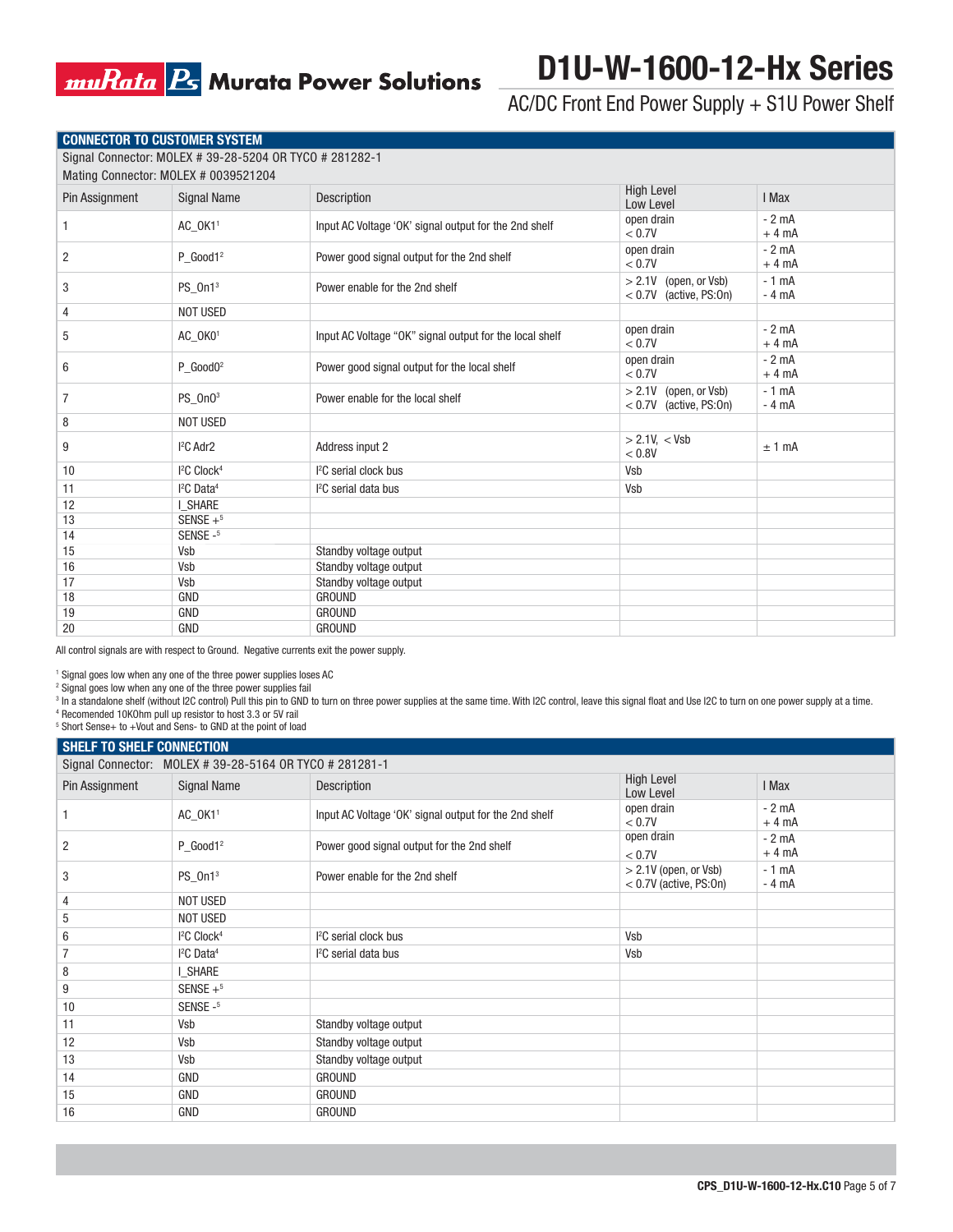

# **D1U-W-1600-12-Hx Series**

AC/DC Front End Power Supply + S1U Power Shelf







### NOTES:

1. The DC output terminals are of terminal block style that will allow connection using crimp type right-angle lugs accepting up to AWG#2 wire, Panduit lug LCC2-14AWF-Q or equivalent is recommended.

2. Two M6 studs at 15.88 mm centre spacing are provided for connection to each pole. Hardware is provided for fastening the lugs/wires as well as terminal block covers